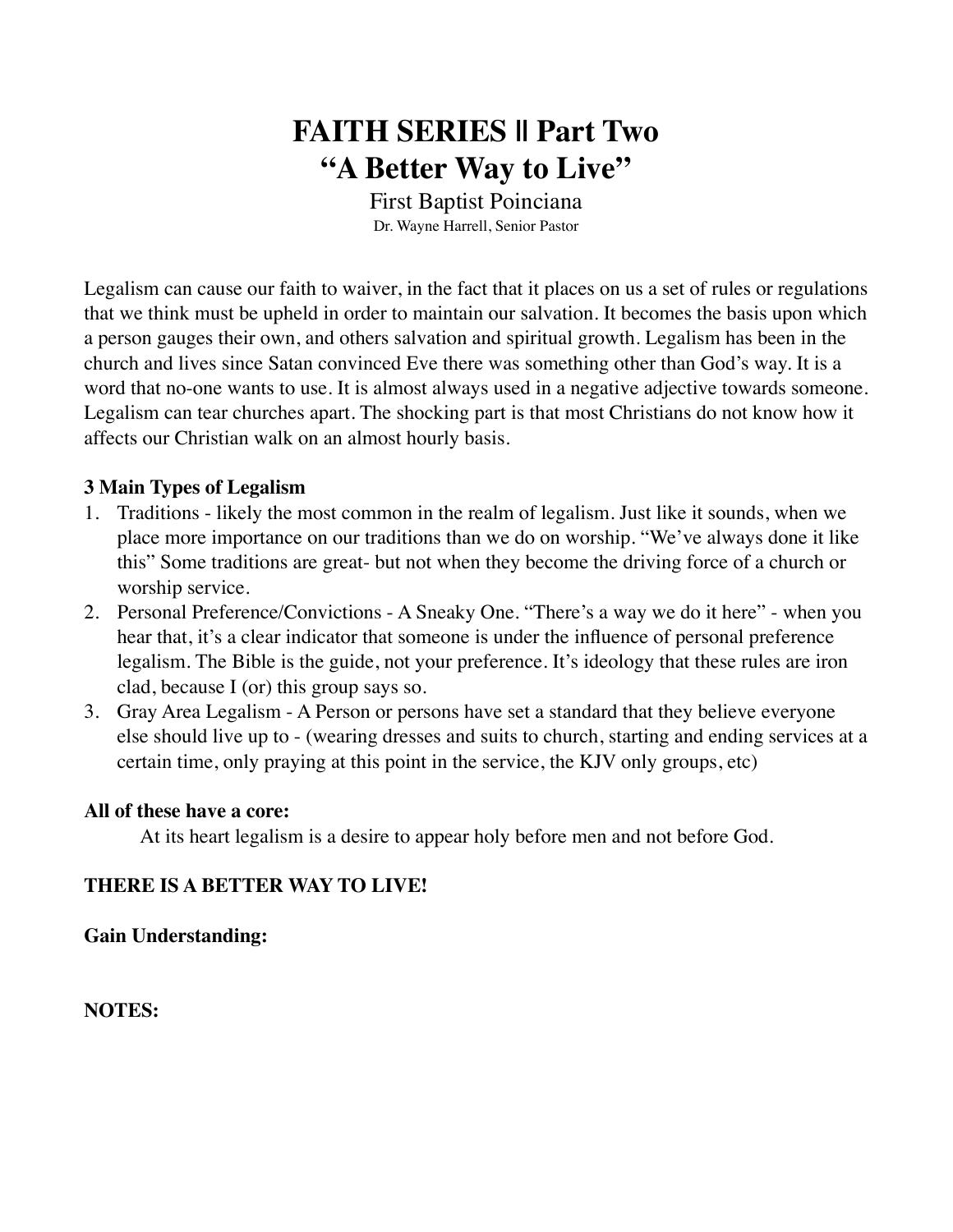### **The Law:**

God gave 10 commandments - a start Turned into over 600+ (created laws) No one - not one person can obey 600+ laws, in fact you and I cannot even follow the first 10 to perfection.

### **The Truth:**

The Law was given to point us towards our need for Christ Jesus. God knew we could not abide by the law.

NOTES:

**Let's see how Jesus gave us a better way to live - through grace and freedom. Building Our Faith - Not Depleting Our Faith.**

# **The GREATER THAN sign : >**   $5 > 1$

# **1. LOVE > LEGALISM (Galatians 5:1, 6-7)**

**\_\_\_\_\_\_\_\_\_\_\_\_\_\_\_** says: I messed up, God is going to kill me.  $Says:$ I messed up, I need to talk to God.

# **2. SPIRIT > FLESH**

Take your heart to the Lab. What would the diagnosis be?

\*Flesh is concerned with  $\infty$ 

*(You've got the look, but not the heart")*

\*Spirit is concerned with changing our **\_\_\_\_\_\_\_\_\_\_\_\_\_\_\_**

NOTES: